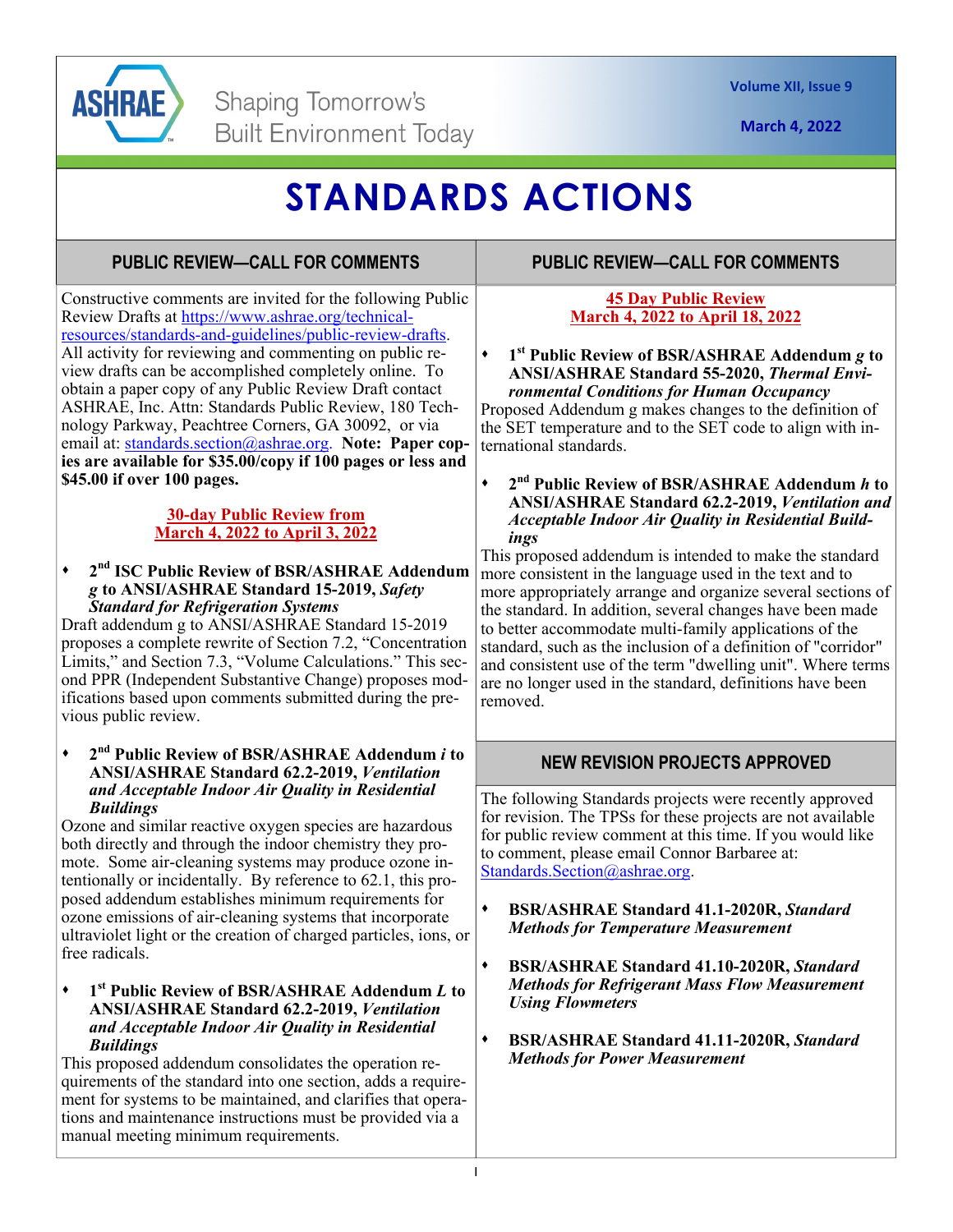

**March 4, 2022** 

# **STANDARDS ACTIONS**

## Title, Purpose and Scope (TPS) changes for the project listed below were approved during the ASHRAE Winter Meetings. This TPSs can be viewed on the ASHRAE web-**TPS CHANGES APPROVED**

site at www.ashrae.org/tps however, it is not available for public review comment at this time. If you would like to submit a comment, please email Connor Barbaree at Standards.Section@ashrae.org.

**ANSI/ASHRAE Standard 173-2012R,** *Method of Test to Determine the Performance of Hand Held and Bench-Top Gas Leak Detectors* 

### **PUBLICATION NOTICE**

The addenda listed below are now available for free download on the ASHRAE website at: http://www.ashrae.org/standards-addenda.

- **ANSI/ASHRAE/IES Addenda z and cb to ANSI/ ASHRAE/IES Standard 90.1-2019,** *Energy Standard for Buildings Except Low-Rise Residential Buildings*
- **ANSI/ASHRAE/IES Addendum d to ANSI/ ASHRAE/IES Standard 90.2-2018,** *Energy Efficient Design of Low-Rise Residential Buildings*
- **ANSI/ASHRAE/ICC/USGBC/IES Addendum n to ANSI/ASHRAE/ICC/USGBC/IES Standard 189.1- 2020,** *Standard for the Design of High-Performance Green Buildings Except Low-Rise Residential Buildings*

## **INTERIM MEETINGS**

A complete listing of project committee interim meetings is provided on ASHRAE's website at: https://www.ashrae.org/technical-resources/standards-andguidelines/project-committee-interim-meetings.

**SSPC 100,** *Energy Efficiency in Existing Buildings,*  will hold a web meeting on March 22, 2022, from 11:00 am to 1:00 pm Eastern). For additional information contact Wayne Stoppelmoor, Chair of SSPC 100 (wayne.stoppelmoor@se.com).

## **INTERIM MEETINGS**

- **SGPC 10,** *Interactions Affecting the Achievement of Acceptable Indoor Environments,* will hold virtual meetings on the following dates from 6:00 pm to 7:00 pm (Eastern).
	- $\Rightarrow$  March 8, 2022
	- $\Rightarrow$  April 12, 2022
	- $\Rightarrow$  May 10, 2022

For additional information contact Carl Grimes, Chair of SGPC 10 (cgrimes@haywardhealthyhome.com)

- **SSPC 34,** *Designation and Safety Classification of Refrigerants.* The Toxicity Subcommittee of SSPC 34 will hold a virtual meeting on Wednesday, April  $6<sup>th</sup>$ , 2022, from 8:00 AM to 10:00 AM (Eastern). For additional information, please contact Ryan Shanley, Staff Liaison to SSPC 34 (rshanley@ashrae.org).
- **SPC 37-2009R,** *Methods of Testing for Rating Electrically Driven Unitary Air-Conditioning and Heat Pump Equipment,* will hold a web meeting on March 24, 2022 from 10:00 am to 12:00 pm (Eastern). For additional information contact Christopher Stone, Chair of SPC 37 (mailto:cstone@ahrinet.org).